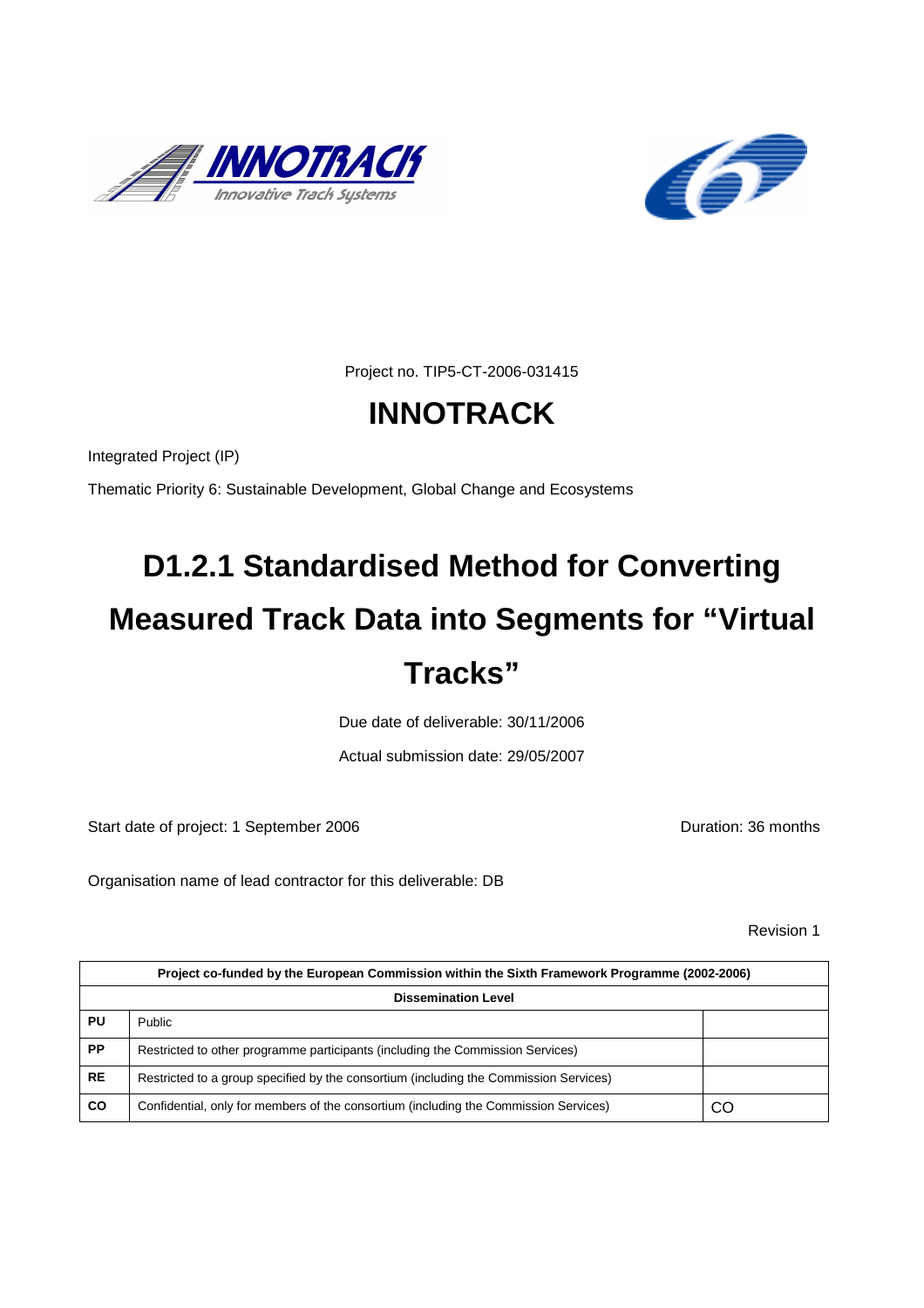29/05/07

# **Table of Contents**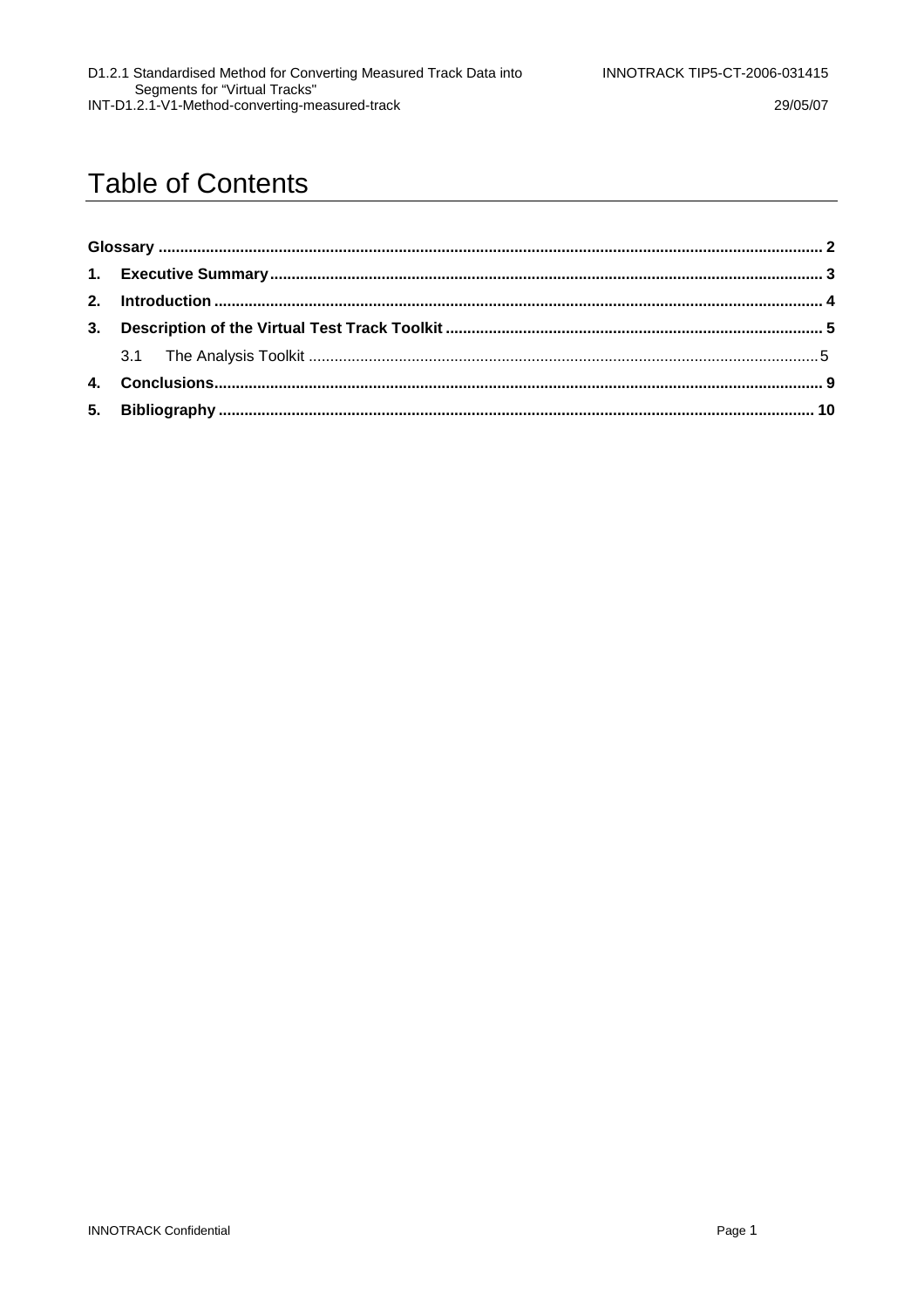### **Glossary**

| Abbreviation / acronym                         | <b>Description</b>                                                                                                                          |  |  |  |  |  |  |
|------------------------------------------------|---------------------------------------------------------------------------------------------------------------------------------------------|--|--|--|--|--|--|
| <b>VTT</b>                                     | Virtual test track $-$ a short segment of track data that is representative in                                                              |  |  |  |  |  |  |
|                                                | one form or another of a longer track section / route from which it is                                                                      |  |  |  |  |  |  |
|                                                | derived                                                                                                                                     |  |  |  |  |  |  |
| <b>TRV</b><br>Track geometry recording vehicle |                                                                                                                                             |  |  |  |  |  |  |
| <b>VTT Toolkit</b>                             | Matlab based toolkit developed by MMU for the generation of Virtual Test<br><b>Tracks</b>                                                   |  |  |  |  |  |  |
| Top                                            | Track vertical geometry                                                                                                                     |  |  |  |  |  |  |
| <b>Alignment</b>                               | Track lateral geometry                                                                                                                      |  |  |  |  |  |  |
| Discrete fault                                 | Individual track faults, typically gauge, twist, large to or alignment features                                                             |  |  |  |  |  |  |
| <b>Track quality</b>                           | Typically expressed in the UK as standard deviation of track top and<br>alignment in 200m lengths (not used by all railway administrations) |  |  |  |  |  |  |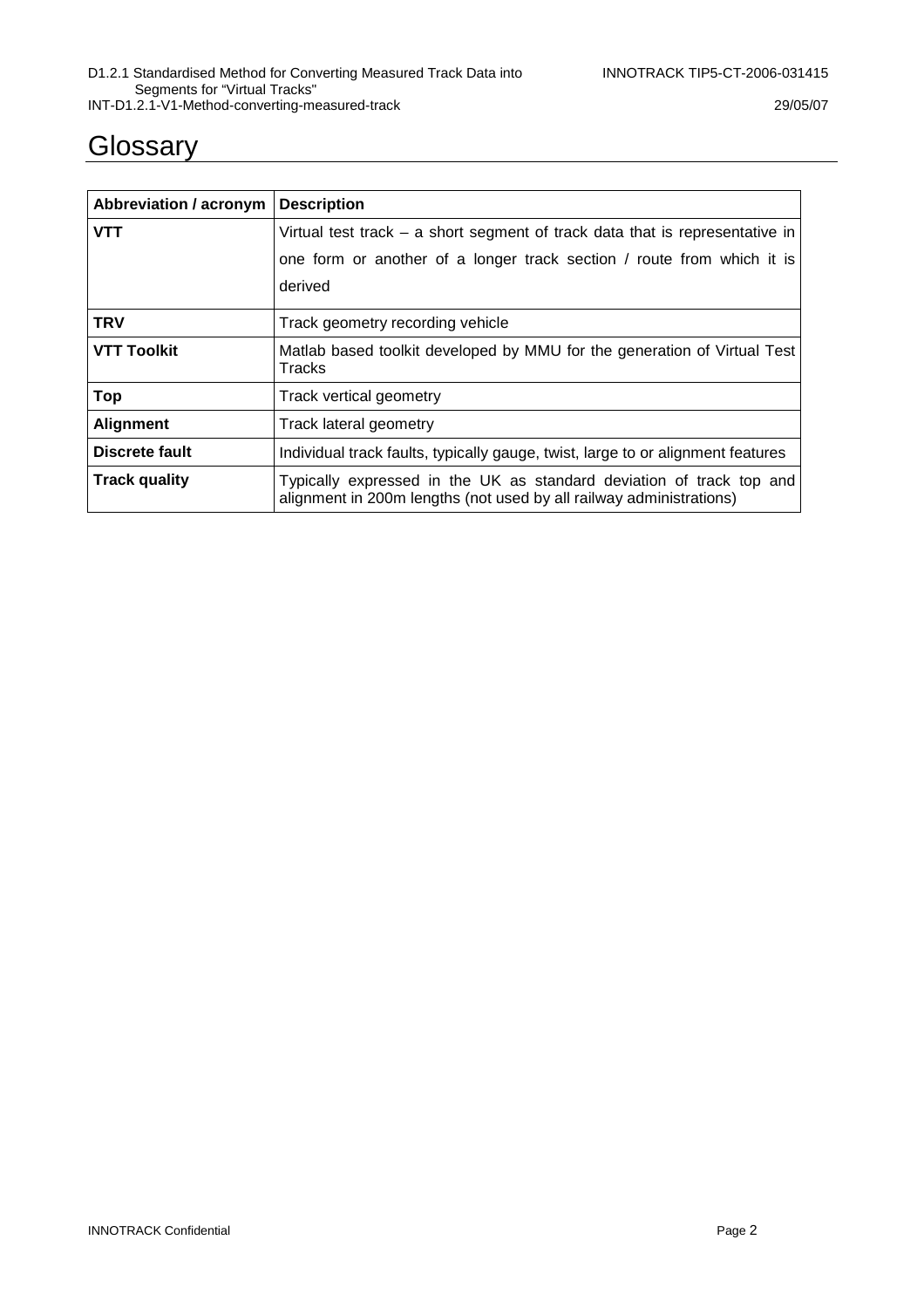### 1. Executive Summary

This report outlines the approach to track geometry segmentation and generation of representative track sections required by deliverable D1.2.1. In particular it considers the method by which 'representative' track sections (alternatively termed 'virtual test tracks') may be generated from large quantities of track recording coach geometry data.

A toolkit has been developed in Matlab with the aim of generating a range of representative track segments from large volumes (entire routes of several hundred kilometres or more if required) of input data. By this means a short track segment, say 20 km long, can be generated that may be considered representative in one form or another of the entire route. A number of options are available in this respect as different analysis tasks may require track segments that represent different aspects of the route in question.

The toolkit is currently configured to use data from the UK track recording vehicles and will require some modification to use data from other administrations. This is not expected to present any significant difficulties.

At present the toolkit only addresses the track geometry aspects of segmentation. This only partially fulfils the requirements of 'segmentation' as it does not consider the duty conditions (tonnage, traffic type etc.) of the route in question.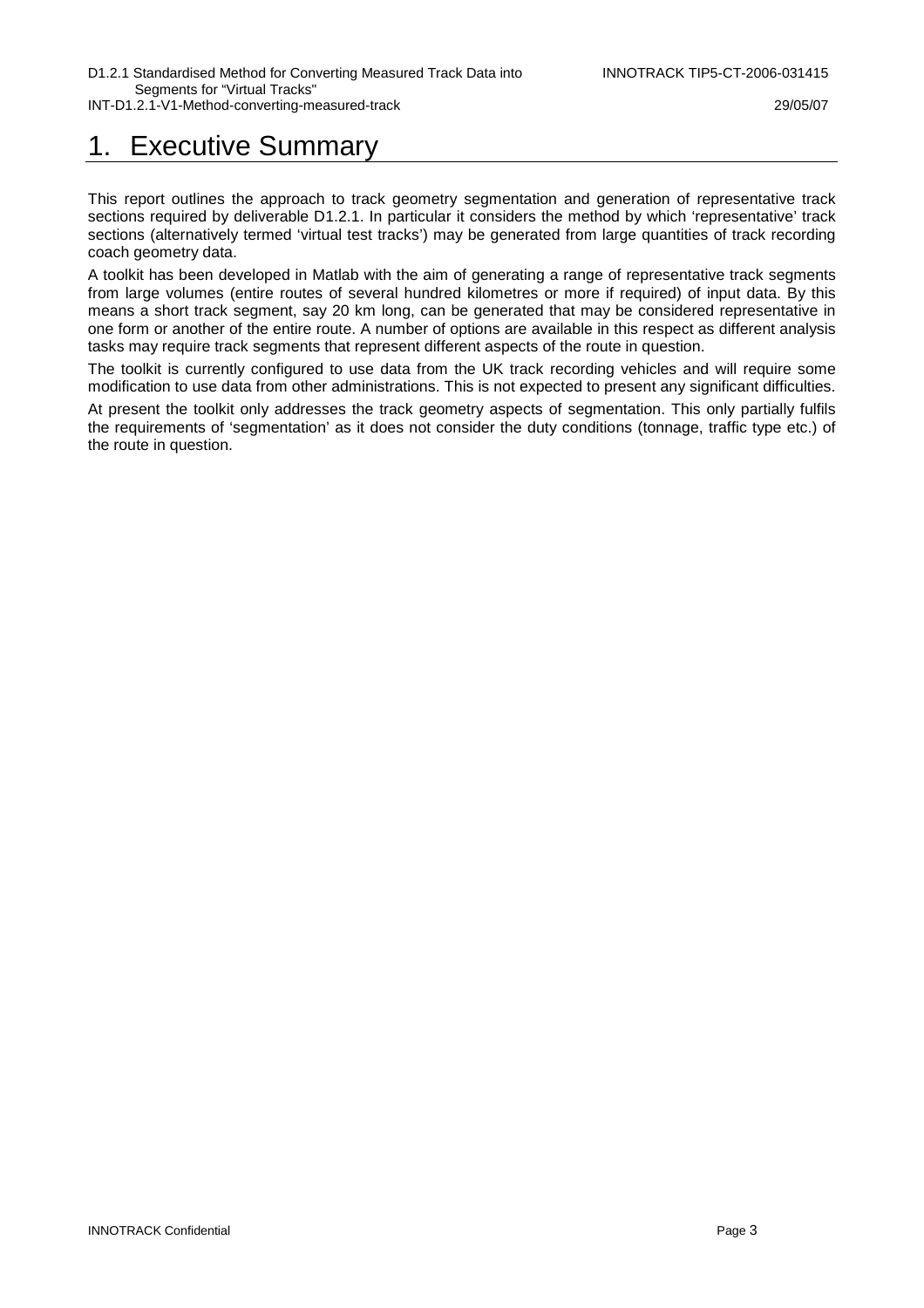# 2. Introduction

Work package 1.2 requires that a standard methodology for converting track sections into virtual segments is developed. This is critical to ensure that track conditions from various European Railway Administrations can be compared on a like-for-like basis.

This report outlines the approach to track geometry segmentation and generation of representative track sections required by deliverable D1.2.1. In particular it considers the method by which 'representative' track sections (alternatively termed 'virtual test tracks') may be generated from large quantities of track recording coach geometry data.

Comparing track types and conditions is a complex task and depends partly upon where the boundary is placed around the problem. The easiest boundary is to restrict the problem to track geometry only. This still presents considerable challenges as track geometry is collected and analysed differently by different railways. However, there is also sufficient commonality to make the problem soluble. When developing the tools described it was decided to provide a certain amount of flexibility as to what is considered 'representative' and thus allow the user to tailor the final track sections selected to the problem being investigated.

This approach will need further development for use in SP1. In particular the current tools need to be extended to take account of the duty cycle (tonnage / traffic type) and the maintenance regime applied to different linespeeds / track categories.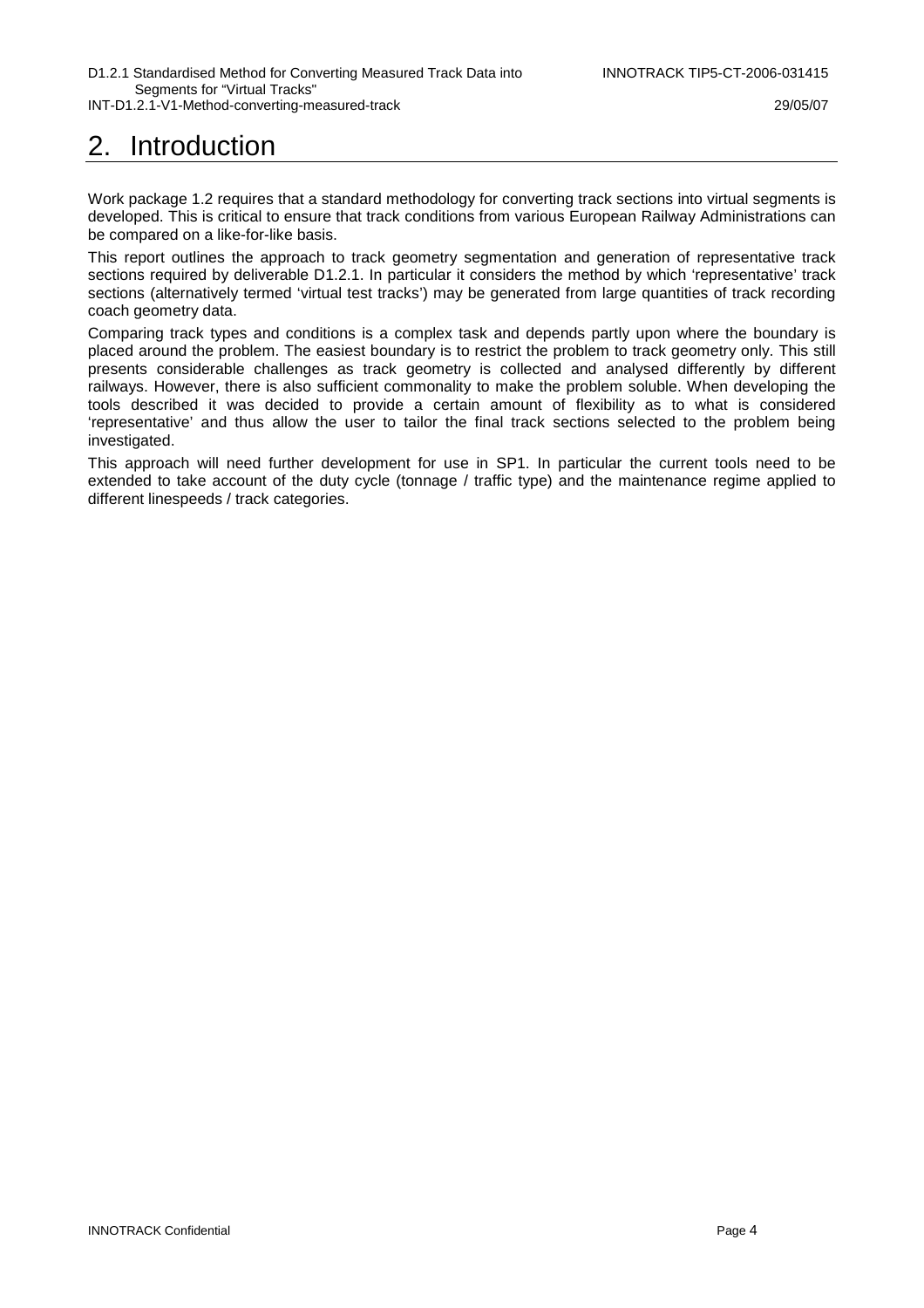INT-D1.2.1-V1-Method-converting-measured-track 29/05/07

# 3. Description of the Virtual Test Track Toolkit

A toolkit has been developed in Matlab with the aim of generating a range of representative track segments from large volumes (entire routes of several hundred kilometres or more if required) of input data. By this means a short track segment, say 20 km long, can be generated that may be considered representative in one form or another of the entire route. A number of options are available in this respect as different analysis tasks may require track segments that represent different aspects of the route in question. These options are described in more detail below.

### 3.1 The Analysis Toolkit

The analysis toolkit essentially comprises a five stage process (Figure 1).

#### Stage 1 Flowchart

![](_page_5_Figure_9.jpeg)

**Figure 1: Virtual Test Track Toolkit Flowchart** 

The first stage takes raw data from the track recording vehicle (TRV) and performs a number of preprocessing functions to make it useable by the remainder of the analysis. This includes backfiltering the data to remove any phase and amplitude distortion present. This process is currently designed for UK TRV data but can be readily modified to perform the same function for data from other administrations, providing details of the required corrections etc. can be obtained.

The second stage (Figure 2) examines the track geometry for the presence of discrete defects (track twist, gauge, etc). These are logged and summarised by the toolkit. Again UK values can easily be replaced with those from other railway administrations.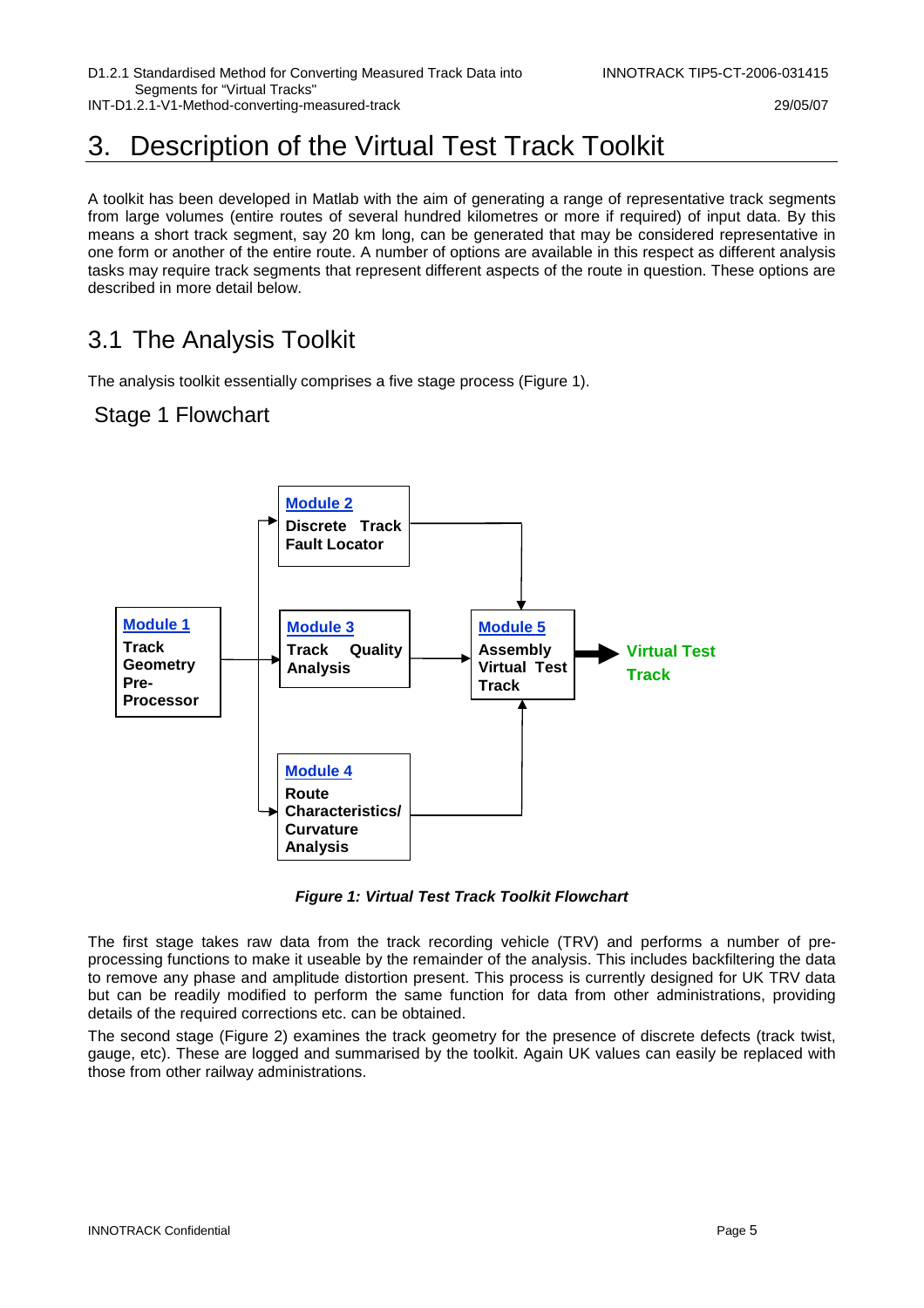INT-D1.2.1-V1-Method-converting-measured-track 29/05/07

#### **Discrete Defect Summary and Log:**

| Type                  | <b>Maintenance</b> |        | L1  |            |  | L <sub>2</sub>                   | <b>Emergency</b> |    |  |
|-----------------------|--------------------|--------|-----|------------|--|----------------------------------|------------------|----|--|
|                       | 145                |        | O   |            |  | ŋ                                |                  |    |  |
| $\overline{2}$        | 204                |        | ŋ   |            |  | $\Omega$                         |                  |    |  |
| 3                     | 0                  |        | 281 |            |  | $\Omega$                         |                  | 0  |  |
| 4                     | 0                  |        | 847 |            |  | O                                |                  | 0  |  |
| 5                     | ŋ                  |        |     | 26         |  | 22                               | 0                |    |  |
|                       |                    |        |     |            |  |                                  |                  |    |  |
| <b>Fault Location</b> |                    |        |     |            |  |                                  |                  |    |  |
| Cont dist /m          | <b>Miles</b>       | Chains |     | Fault Code |  | Intervention Level Magnitude /mm |                  |    |  |
| 5.2                   | 188                | 873    |     | 3          |  | $\overline{\mathbf{c}}$          |                  | 9  |  |
| 12.8                  | 188                | 865    |     |            |  |                                  |                  | 17 |  |
| 17.6                  | 188                | 859    |     | 2          |  |                                  |                  | 16 |  |
| 18.0                  | 188                | 859    |     | 3          |  | $\overline{2}$                   |                  | 18 |  |
| 20.6                  | 188                | 856    |     | 3          |  | $\mathfrak{p}$                   |                  | 15 |  |
| 153.8                 | 188                | 706    |     | 4          |  |                                  |                  | 14 |  |

155.8 188 704 3 2 9 289.8 188 553 5 3 3 16

|    | <b>Fault codes:</b> |  |  |  |  |  |  |  |  |
|----|---------------------|--|--|--|--|--|--|--|--|
| 1. | 3m twist            |  |  |  |  |  |  |  |  |
| 2. | Gauge               |  |  |  |  |  |  |  |  |
| 3. | 3m gauge            |  |  |  |  |  |  |  |  |
| 4. | Top                 |  |  |  |  |  |  |  |  |
| 5. | Alignment           |  |  |  |  |  |  |  |  |

#### **Intervention Levels:**

- **1. Maintenance limit**
- **2. Level 1 3. Level 2**
- **4. Emergency** 
	- **intervention**

| Location |                     | <b>Number</b>  | Worst | <b>Number</b> | Worst | <b>Number</b> | Worst             | <b>Number</b> | Worst      | <b>Number</b> | Worst |
|----------|---------------------|----------------|-------|---------------|-------|---------------|-------------------|---------------|------------|---------------|-------|
| Start /m | End $/m$            | 3mTw           | 3mTw  | Gauge         | Gauge |               | 3m Gauge 3m Gauge | Top           | <b>Top</b> | Align         | Align |
| 5.2      | 20.6                |                |       |               |       |               |                   |               |            |               |       |
| . 15318. | <b>. 155 - م</b> اد | $\cdots$       |       |               |       |               |                   |               |            |               |       |
| $-289.8$ | 294.6               | <u>un cuu.</u> |       |               |       |               |                   |               |            |               |       |
| 458.2    | 467.0               | C              |       |               |       |               |                   |               |            |               |       |
| 493.0    | 496.4               |                |       |               |       |               |                   |               |            |               |       |
| 599.0    | 621.4               |                |       |               |       |               |                   |               |            |               |       |

#### **Figure 2: Example of Output from Module 2**

The third stage calculates the vertical and lateral track quality using standard deviations of 200m lengths and provides variety of information including track quality distributions and target reports.

![](_page_6_Figure_15.jpeg)

**Figure 3: Module 3 Output,** ⅛ **th and ¼ Mile Top and Alignment Distributions for Rou te** 

**:**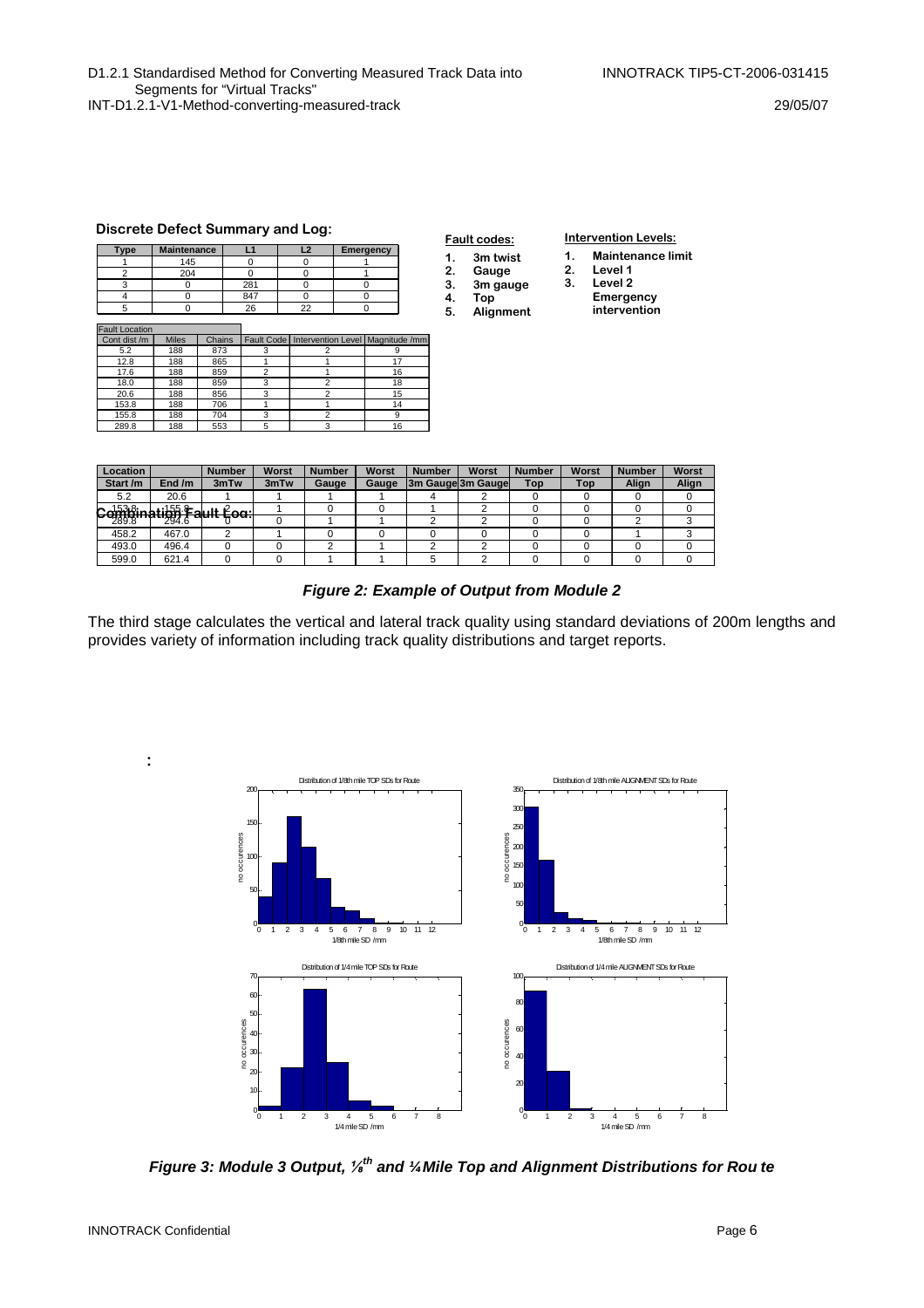D1.2.1 Standardised Method for Converting Measured Track Data into INNOTRACK TIP5-CT-2006-031415 Segments for "Virtual Tracks" INT-D1.2.1-V1-Method-converting-measured-track 29/05/07

The fourth stage analyses the fundamental design characteristics of the route. Each data point is labelled by track type (tangent, curve, compound curve, S&C etc.) and this information is saved for later use. The distribution of left and right hand curves are calculated as are breakdowns of cant and cant deficiency by curvature.

![](_page_7_Figure_4.jpeg)

**Figure 4: Module 4 Output, Distribution of Curve Radii for Route (Straights Omitted, Transitions Included)** 

![](_page_7_Figure_6.jpeg)

**Figure 5: Module 4 Output, Classification of 70km Route by Track Type** 

The fifth and final stage of the process is to assemble the required track segment. At this stage, data from all the previous stages is combined to allow the required track segment to be generated. The length of the required track segment can be defined by the user. The analysis will then generate a track segment of the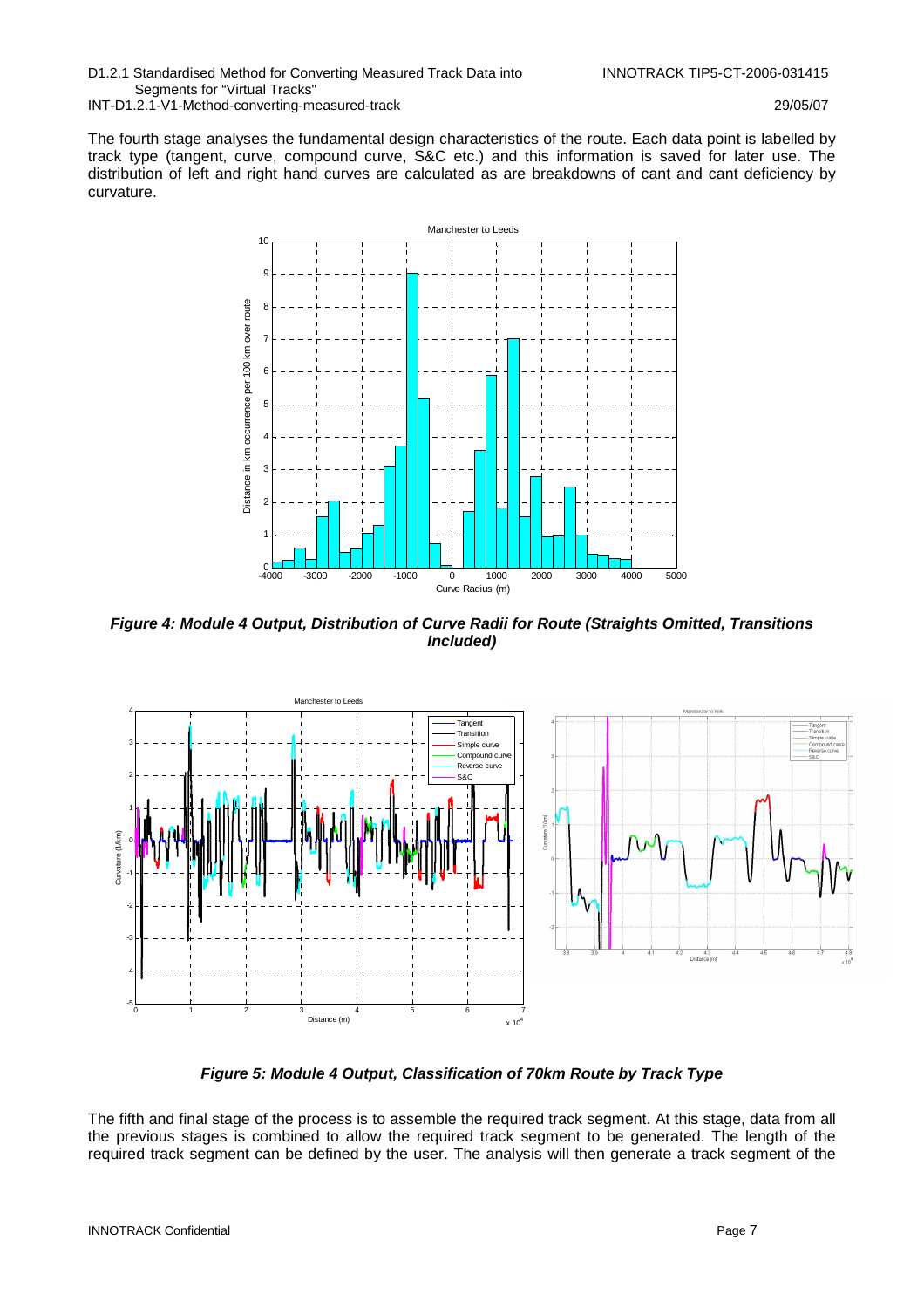INT-D1.2.1-V1-Method-converting-measured-track 29/05/07

required length that matches the distribution of curvature and the vertical and lateral track quality to that of the original route. Lateral and vertical alignment distributions are measured in terms of 200m standard deviations, though other methods are possible.

The user can specify a number of options for the type of track segment required. These include:

- The length (default 20km)
- The order in which the selected 200m sections are arranged (best-worst, random etc.)
- The linespeed for which the selection is made
- Whether a matching representative curvature and cant profile is required

In addition to these options the user can ask the Toolkit to generate track sections meeting the requirements of UK vehicle acceptance standards or of UIC518. A number of further options are under development. This type of 'representative virtual test track' is probably the most relevant for analysing route segments from a variety of administrations.

![](_page_8_Figure_11.jpeg)

**Figure 5: Module 5 Output, 20km 'Virtual Test Track' (All Linespeeds, Data Arranged from Best to Worst by Track Top)**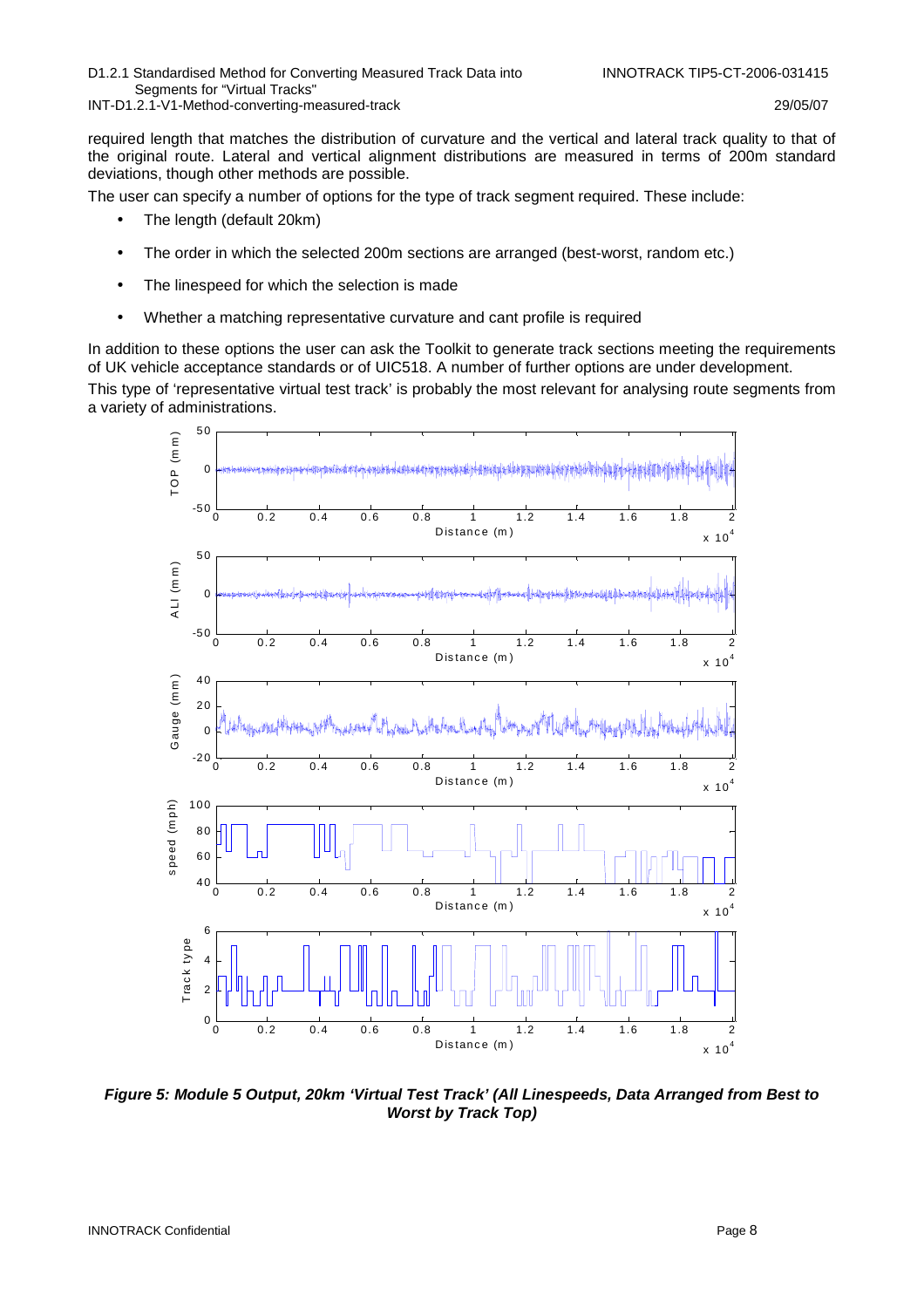## 4. Conclusions

The Virtual Test Track Toolkit provides a means of distilling large volumes of track data to provide a short segment (or 'virtual test track') that is representative of one or more features of the original dataset. Typically this would produce a short test track that matches the distribution of track quality and/or curvature of the original route.

The Toolkit therefore provides an initial means of generating the deliverable required for this work package. Further enhancement will be required to use data from other partners / railway administrations. The modular nature of the toolkit makes this relatively straightforward. Consideration will need to be given to other nongeometry features that may also require inclusion in the analysis such as traffic type and tonnage if truly comparable test segments are to be generated.